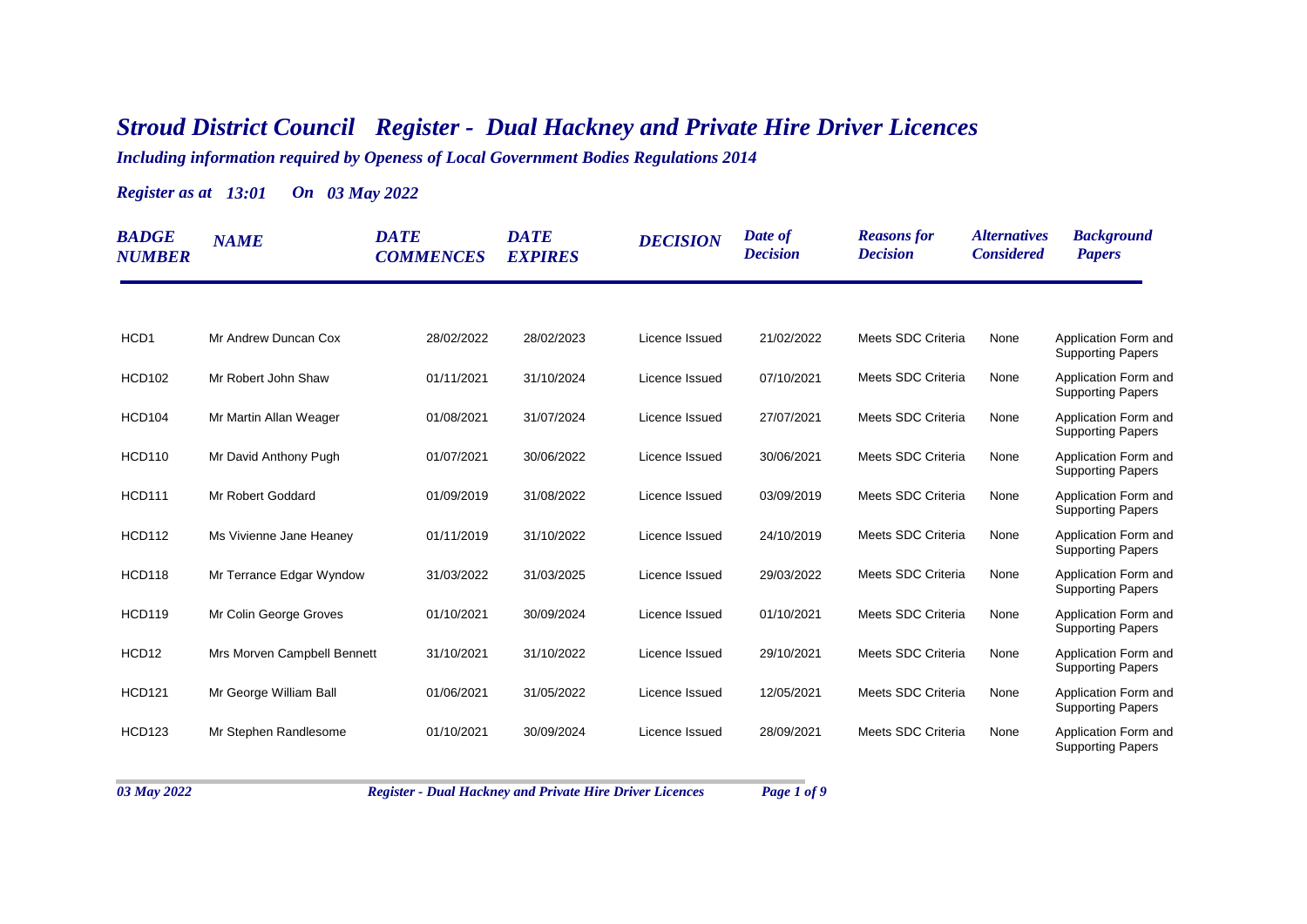| <b>BADGE</b><br><b>NUMBER</b> | <b>NAME</b>                  | <b>DATE</b><br><b>COMMENCES</b> | <b>DATE</b><br><b>EXPIRES</b> | <b>DECISION</b> | Date of<br><b>Decision</b> | <b>Reasons for</b><br><b>Decision</b> | <i><b>Alternatives</b></i><br><b>Considered</b> | <b>Background</b><br><b>Papers</b>               |
|-------------------------------|------------------------------|---------------------------------|-------------------------------|-----------------|----------------------------|---------------------------------------|-------------------------------------------------|--------------------------------------------------|
| <b>HCD124</b>                 | Mrs Wendy Randlesome         | 31/10/2021                      | 31/10/2024                    | Licence Issued  | 29/10/2021                 | Meets SDC Criteria                    | None                                            | Application Form and<br><b>Supporting Papers</b> |
| <b>HCD126</b>                 | Mr Darren Robert Young       | 01/07/2021                      | 30/06/2024                    | Licence Issued  | 30/06/2021                 | Meets SDC Criteria                    | None                                            | Application Form and<br><b>Supporting Papers</b> |
| <b>HCD128</b>                 | <b>Mr Clive Paul Tomkins</b> | 01/03/2022                      | 28/02/2023                    | Licence Issued  | 14/02/2022                 | Meets SDC Criteria                    | None                                            | Application Form and<br><b>Supporting Papers</b> |
| <b>HCD129</b>                 | Mr Christopher John Flight   | 01/03/2022                      | 28/02/2025                    | Licence Issued  | 25/02/2022                 | Meets SDC Criteria                    | None                                            | Application Form and<br><b>Supporting Papers</b> |
| <b>HCD139</b>                 | Mr David Brian Catchpole     | 31/12/2021                      | 31/12/2022                    | Licence Issued  | 13/12/2021                 | Meets SDC Criteria                    | None                                            | Application Form and<br><b>Supporting Papers</b> |
| HCD14                         | Mr Martyn Paul Webb          | 01/03/2022                      | 28/02/2023                    | Licence Issued  | 15/02/2022                 | Meets SDC Criteria                    | None                                            | Application Form and<br><b>Supporting Papers</b> |
| <b>HCD142</b>                 | Mr Ian Leslie Leach          | 01/03/2021                      | 28/02/2024                    | Licence Issued  | 05/02/2021                 | Meets SDC Criteria                    | None                                            | Application Form and<br><b>Supporting Papers</b> |
| <b>HCD143</b>                 | Mr Kevin Roy Gardiner        | 31/03/2022                      | 31/03/2025                    | Licence Issued  | 08/03/2022                 | Meets SDC Criteria                    | None                                            | Application Form and<br><b>Supporting Papers</b> |
| <b>HCD150</b>                 | Mrs Denise Clare Holder      | 01/05/2021                      | 30/04/2024                    | Licence Issued  | 30/04/2021                 | Meets SDC Criteria                    | None                                            | Application Form and<br><b>Supporting Papers</b> |
| <b>HCD156</b>                 | Mrs Susan Ann Groves         | 01/06/2021                      | 31/05/2024                    | Licence Issued  | 18/05/2021                 | Meets SDC Criteria                    | None                                            | Application Form and<br><b>Supporting Papers</b> |
| <b>HCD159</b>                 | Miss Julie Ann Groves        | 30/11/2021                      | 30/11/2024                    | Licence Issued  | 30/11/2021                 | Meets SDC Criteria                    | None                                            | Application Form and<br><b>Supporting Papers</b> |
| <b>HCD163</b>                 | Mrs Catherine Dawn Freebrey  | 01/12/2019                      | 30/11/2022                    | Licence Issued  | 03/12/2019                 | Meets SDC Criteria                    | None                                            | Application Form and<br><b>Supporting Papers</b> |
| <b>HCD164</b>                 | Mr Nigel Paul McInroy        | 01/02/2020                      | 31/01/2023                    | Licence Issued  | 31/01/2020                 | Meets SDC Criteria                    | None                                            | Application Form and<br><b>Supporting Papers</b> |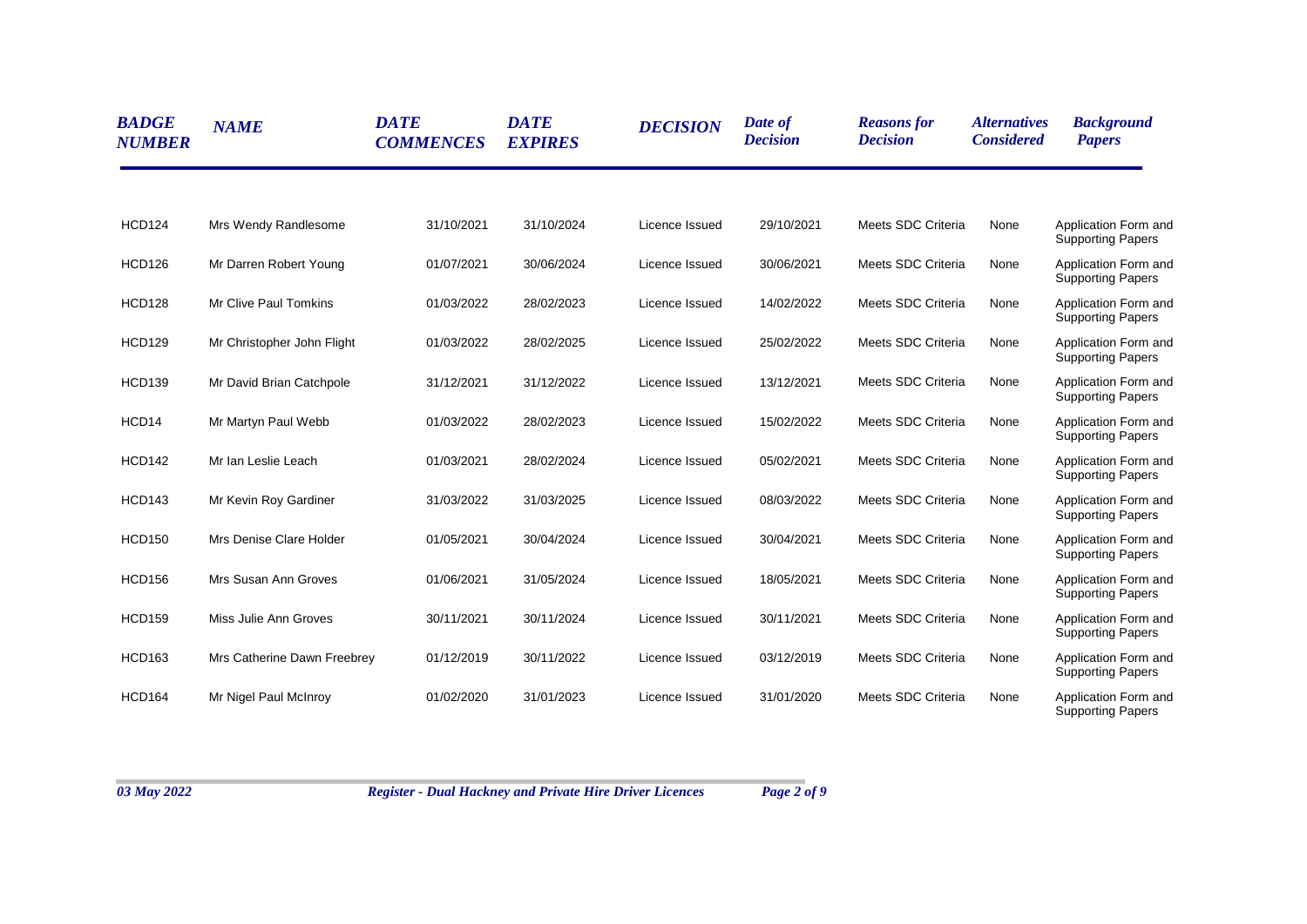| <b>BADGE</b><br><b>NUMBER</b> | <b>NAME</b>              | <b>DATE</b><br><b>COMMENCES</b> | <b>DATE</b><br><b>EXPIRES</b> | <b>DECISION</b> | Date of<br><b>Decision</b> | <b>Reasons for</b><br><b>Decision</b> | <i><b>Alternatives</b></i><br><b>Considered</b> | <b>Background</b><br><b>Papers</b>                                           |
|-------------------------------|--------------------------|---------------------------------|-------------------------------|-----------------|----------------------------|---------------------------------------|-------------------------------------------------|------------------------------------------------------------------------------|
| <b>HCD165</b>                 | Mr Dale Anthony Webb     | 31/03/2022                      | 31/03/2023                    | Licence Issued  | 29/03/2022                 | Meets SDC Criteria                    | None                                            | Application Form and                                                         |
| <b>HCD166</b>                 | Mr Paul Hyatt            | 01/08/2021                      | 31/07/2022                    | Licence Issued  | 29/07/2021                 | Meets SDC Criteria                    | None                                            | <b>Supporting Papers</b><br>Application Form and<br><b>Supporting Papers</b> |
| <b>HCD169</b>                 | Mr Gary Hugh May         | 01/11/2021                      | 31/10/2024                    | Licence Issued  | 02/11/2021                 | Meets SDC Criteria                    | None                                            | Application Form and<br><b>Supporting Papers</b>                             |
| HCD17                         | Mr Phillip Antonio Gasan | 30/04/2022                      | 30/04/2025                    | Licence Issued  | 27/04/2022                 | Meets SDC Criteria                    | None                                            | Application Form and<br><b>Supporting Papers</b>                             |
| <b>HCD181</b>                 | Mr Peter Christian Law   | 01/06/2021                      | 31/05/2024                    | Licence Issued  | 12/05/2021                 | Meets SDC Criteria                    | None                                            | Application Form and<br><b>Supporting Papers</b>                             |
| <b>HCD182</b>                 | Mr Colin Leo Hursthouse  | 30/04/2022                      | 30/04/2025                    | Licence Issued  | 06/04/2022                 | Meets SDC Criteria                    | None                                            | Application Form and<br><b>Supporting Papers</b>                             |
| <b>HCD183</b>                 | Mr Magsood Ahmad         | 01/08/2021                      | 31/07/2024                    | Licence Issued  | 29/07/2021                 | Meets SDC Criteria                    | None                                            | Application Form and<br><b>Supporting Papers</b>                             |
| <b>HCD186</b>                 | <b>Robert Curry</b>      | 05/11/2021                      | 31/10/2024                    | Licence Issued  | 05/11/2021                 | Meets SDC Criteria                    | None                                            | Application Form and<br><b>Supporting Papers</b>                             |
| <b>HCD187</b>                 | Ann Barnes               | 31/03/2022                      | 31/03/2025                    | Licence Issued  | 21/03/2022                 | Meets SDC Criteria                    | None                                            | Application Form and<br><b>Supporting Papers</b>                             |
| HCD19                         | Mr Scott Wyndow          | 31/03/2022                      | 31/03/2025                    | Licence Issued  | 15/03/2022                 | Meets SDC Criteria                    | None                                            | Application Form and<br><b>Supporting Papers</b>                             |
| <b>HCD190</b>                 | Mrs Kayleigh Jade Apew   | 01/07/2019                      | 30/06/2022                    | Licence Issued  | 15/07/2019                 | Meets SDC Criteria                    | None                                            | Application Form and<br><b>Supporting Papers</b>                             |
| <b>HCD196</b>                 | Mr Brian Christopher Law | 01/04/2020                      | 31/03/2023                    | Licence Issued  | 19/03/2020                 | Meets SDC Criteria                    | None                                            | Application Form and<br><b>Supporting Papers</b>                             |
| <b>HCD197</b>                 | Mr Brian Keith Trinder   | 01/06/2021                      | 31/05/2022                    | Licence Issued  | 25/05/2021                 | Meets SDC Criteria                    | None                                            | Application Form and<br><b>Supporting Papers</b>                             |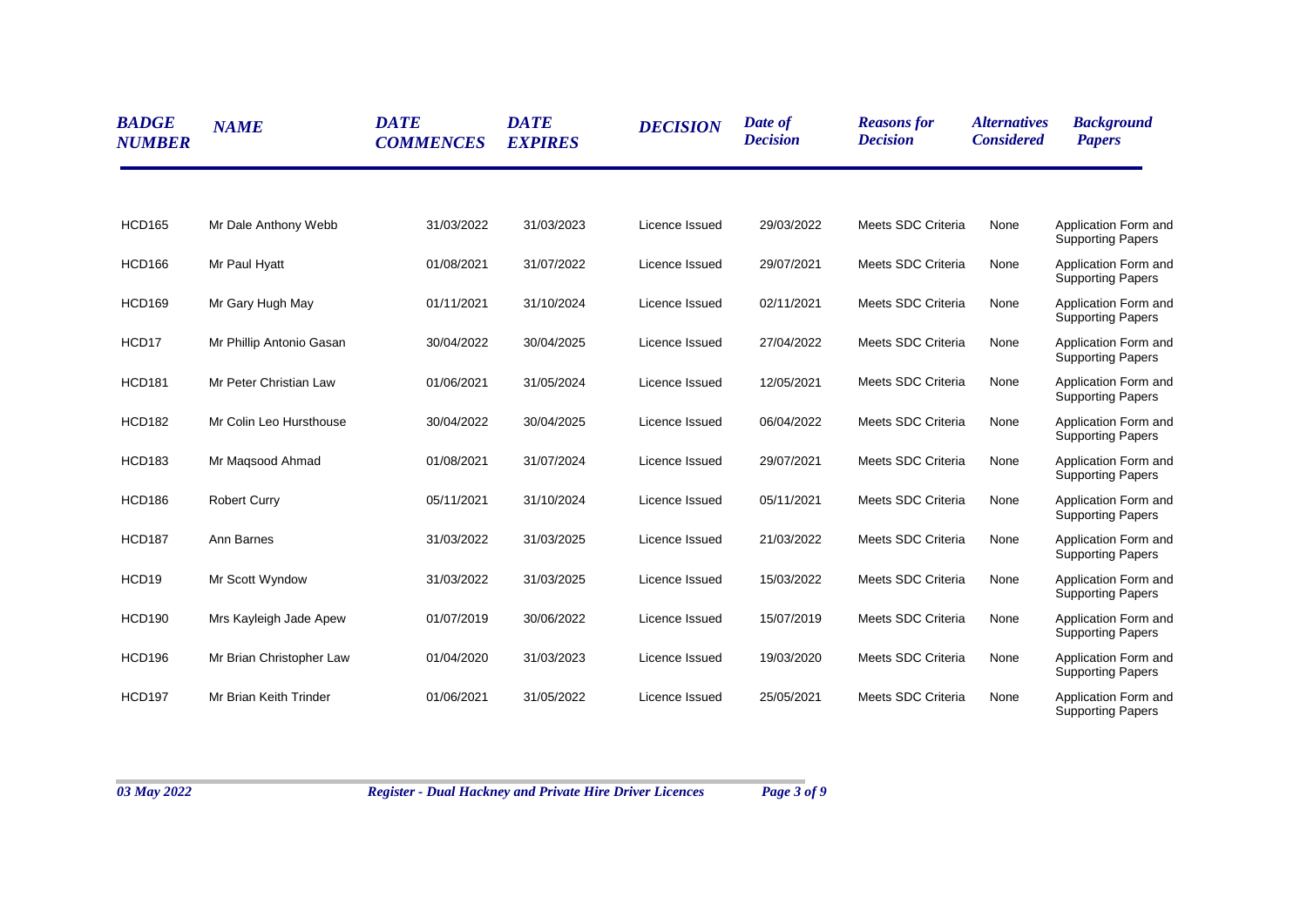| <b>BADGE</b><br><b>NUMBER</b> | <b>NAME</b>                      | <b>DATE</b><br><b>COMMENCES</b> | <b>DATE</b><br><b>EXPIRES</b> | <b>DECISION</b> | Date of<br><b>Decision</b> | <b>Reasons for</b><br><b>Decision</b> | <i><b>Alternatives</b></i><br><b>Considered</b> | <b>Background</b><br><b>Papers</b>               |
|-------------------------------|----------------------------------|---------------------------------|-------------------------------|-----------------|----------------------------|---------------------------------------|-------------------------------------------------|--------------------------------------------------|
| <b>HCD199</b>                 | Mr Andrew James Charles Curry    | 01/10/2021                      | 30/09/2022                    | Licence Issued  | 28/09/2021                 | Meets SDC Criteria                    | None                                            | Application Form and<br><b>Supporting Papers</b> |
| HCD <sub>20</sub>             | Mr Alan Frank Joseph Young       | 31/12/2021                      | 31/12/2022                    | Licence Issued  | 15/12/2021                 | Meets SDC Criteria                    | None                                            | Application Form and<br><b>Supporting Papers</b> |
| <b>HCD202</b>                 | Mr Steven John Baker             | 01/11/2020                      | 31/10/2023                    | Licence Issued  | 20/10/2020                 | Meets SDC Criteria                    | None                                            | Application Form and<br><b>Supporting Papers</b> |
| <b>HCD204</b>                 | Mr Anthony Christopher George    | 31/03/2022                      | 31/03/2025                    | Licence Issued  | 30/03/2022                 | Meets SDC Criteria                    | None                                            | Application Form and<br><b>Supporting Papers</b> |
| <b>HCD206</b>                 | Mr Grzegorz Jan Pecherek         | 01/07/2021                      | 30/06/2022                    | Licence Issued  | 30/06/2021                 | Meets SDC Criteria                    | None                                            | Application Form and<br><b>Supporting Papers</b> |
| <b>HCD209</b>                 | Mr Sandor Emmanuel Philip Gar    | 31/08/2021                      | 31/08/2024                    | Licence Issued  | 27/08/2021                 | Meets SDC Criteria                    | None                                            | Application Form and<br><b>Supporting Papers</b> |
| HCD21                         | Mr Mohammed Sajjad Khan          | 01/01/2022                      | 31/12/2022                    | Licence Issued  | 03/12/2021                 | Meets SDC Criteria                    | None                                            | Application Form and<br><b>Supporting Papers</b> |
| <b>HCD210</b>                 | Mrs Melanie Joyce Baker          | 01/09/2021                      | 31/08/2024                    | Licence Issued  | 26/08/2021                 | Meets SDC Criteria                    | None                                            | Application Form and<br><b>Supporting Papers</b> |
| <b>HCD214</b>                 | Miss Sara Elizabeth Phelps       | 01/11/2020                      | 31/10/2023                    | Licence Issued  | 02/11/2020                 | Meets SDC Criteria                    | None                                            | Application Form and<br><b>Supporting Papers</b> |
| <b>HCD215</b>                 | Mr Gavin William Laurence Crilly | 01/06/2019                      | 31/05/2022                    | Licence Issued  | 29/05/2019                 | Meets SDC Criteria                    | None                                            | Application Form and<br><b>Supporting Papers</b> |
| <b>HCD217</b>                 | Mr Mitchell Patrick Kitchener    | 30/09/2021                      | 30/09/2022                    | Licence Issued  | 03/09/2021                 | Meets SDC Criteria                    | None                                            | Application Form and<br><b>Supporting Papers</b> |
| <b>HCD219</b>                 | Mr Steven George Chilcott        | 01/10/2019                      | 30/09/2022                    | Licence Issued  | 01/10/2019                 | Meets SDC Criteria                    | None                                            | Application Form and<br><b>Supporting Papers</b> |
| <b>HCD221</b>                 | Mr Uzeyir Cetin                  | 01/06/2021                      | 31/05/2024                    | Licence Issued  | 29/04/2021                 | Meets SDC Criteria                    | None                                            | Application Form and<br><b>Supporting Papers</b> |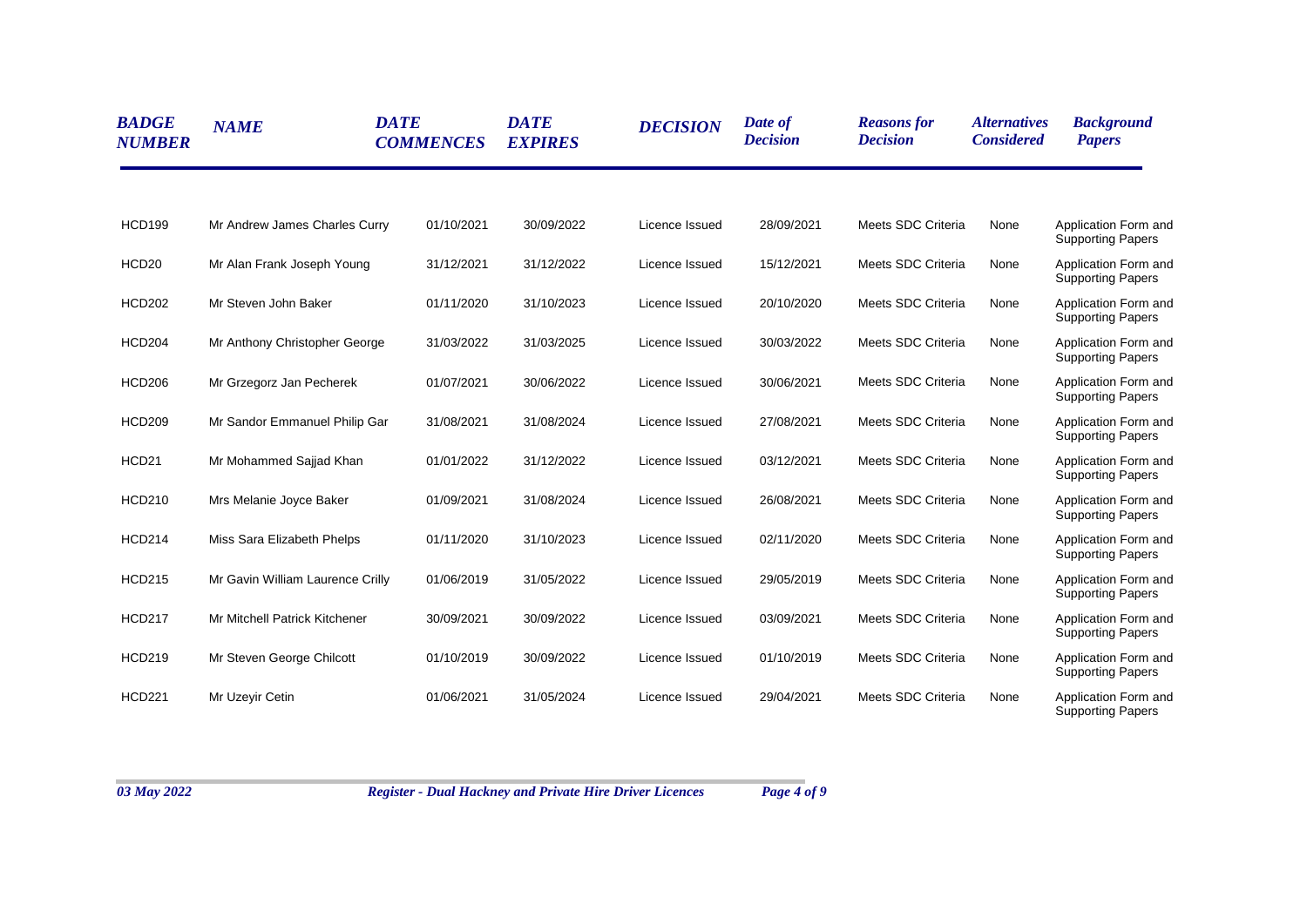| <b>BADGE</b><br><b>NUMBER</b> | <b>NAME</b>               | <b>DATE</b><br><b>COMMENCES</b> | <b>DATE</b><br><b>EXPIRES</b> | <b>DECISION</b> | Date of<br><b>Decision</b> | <b>Reasons for</b><br><b>Decision</b> | <i><b>Alternatives</b></i><br><b>Considered</b> | <b>Background</b><br><b>Papers</b>                                           |
|-------------------------------|---------------------------|---------------------------------|-------------------------------|-----------------|----------------------------|---------------------------------------|-------------------------------------------------|------------------------------------------------------------------------------|
| <b>HCD222</b>                 | Mrs Marcia Tracy Curry    | 01/12/2019                      | 30/11/2022                    | Licence Issued  | 05/12/2019                 | Meets SDC Criteria                    | None                                            | Application Form and                                                         |
| <b>HCD223</b>                 | Mr Colin Wells            | 28/02/2022                      | 28/02/2023                    | Licence Issued  | 08/02/2022                 | Meets SDC Criteria                    | None                                            | <b>Supporting Papers</b><br>Application Form and<br><b>Supporting Papers</b> |
| <b>HCD224</b>                 | Mr Nigel Edward Cooke     | 01/04/2022                      | 31/03/2023                    | Licence Issued  | 04/04/2022                 | Meets SDC Criteria                    | None                                            | Application Form and<br><b>Supporting Papers</b>                             |
| <b>HCD230</b>                 | Mr Philip Gerard Hallahan | 31/08/2021                      | 31/08/2024                    | Licence Issued  | 31/08/2021                 | Meets SDC Criteria                    | None                                            | Application Form and<br><b>Supporting Papers</b>                             |
| <b>HCD232</b>                 | Mr Dale John Nicholl      | 03/05/2022                      | 30/04/2025                    | Licence Issued  | 03/05/2022                 | Meets SDC Criteria                    | None                                            | Application Form and<br><b>Supporting Papers</b>                             |
| <b>HCD233</b>                 | Mr Ross Owen              | 01/07/2021                      | 30/06/2022                    | Licence Issued  | 09/07/2021                 | Meets SDC Criteria                    | None                                            | Application Form and<br><b>Supporting Papers</b>                             |
| <b>HCD236</b>                 | Mr John Steven Nicholl    | 01/01/2021                      | 31/12/2023                    | Licence Issued  | 24/12/2020                 | Meets SDC Criteria                    | None                                            | Application Form and<br><b>Supporting Papers</b>                             |
| <b>HCD238</b>                 | Miss Dawn Gardner         | 01/08/2021                      | 31/07/2022                    | Licence Issued  | 30/07/2021                 | Meets SDC Criteria                    | None                                            | Application Form and<br><b>Supporting Papers</b>                             |
| <b>HCD239</b>                 | Mr Clive Edwin Wyndow     | 01/08/2020                      | 31/07/2023                    | Licence Issued  | 01/08/2020                 | Meets SDC Criteria                    | None                                            | Application Form and<br><b>Supporting Papers</b>                             |
| <b>HCD241</b>                 | Mr Roy Kevin Bunce        | 01/06/2020                      | 31/05/2023                    | Licence Issued  | 31/05/2020                 | Meets SDC Criteria                    | None                                            | Application Form and<br><b>Supporting Papers</b>                             |
| <b>HCD242</b>                 | Mr Firoz Nazir Veshmia    | 01/11/2019                      | 31/10/2022                    | Licence Issued  | 21/10/2019                 | Meets SDC Criteria                    | None                                            | Application Form and<br><b>Supporting Papers</b>                             |
| <b>HCD246</b>                 | Mr Mustafa Cetin          | 31/03/2022                      | 31/03/2025                    | Licence Issued  | 08/03/2022                 | Meets SDC Criteria                    | None                                            | Application Form and<br><b>Supporting Papers</b>                             |
| <b>HCD247</b>                 | Mr Martin Alan Wheeler    | 31/03/2022                      | 31/03/2025                    | Licence Issued  | 29/03/2022                 | Meets SDC Criteria                    | None                                            | Application Form and<br><b>Supporting Papers</b>                             |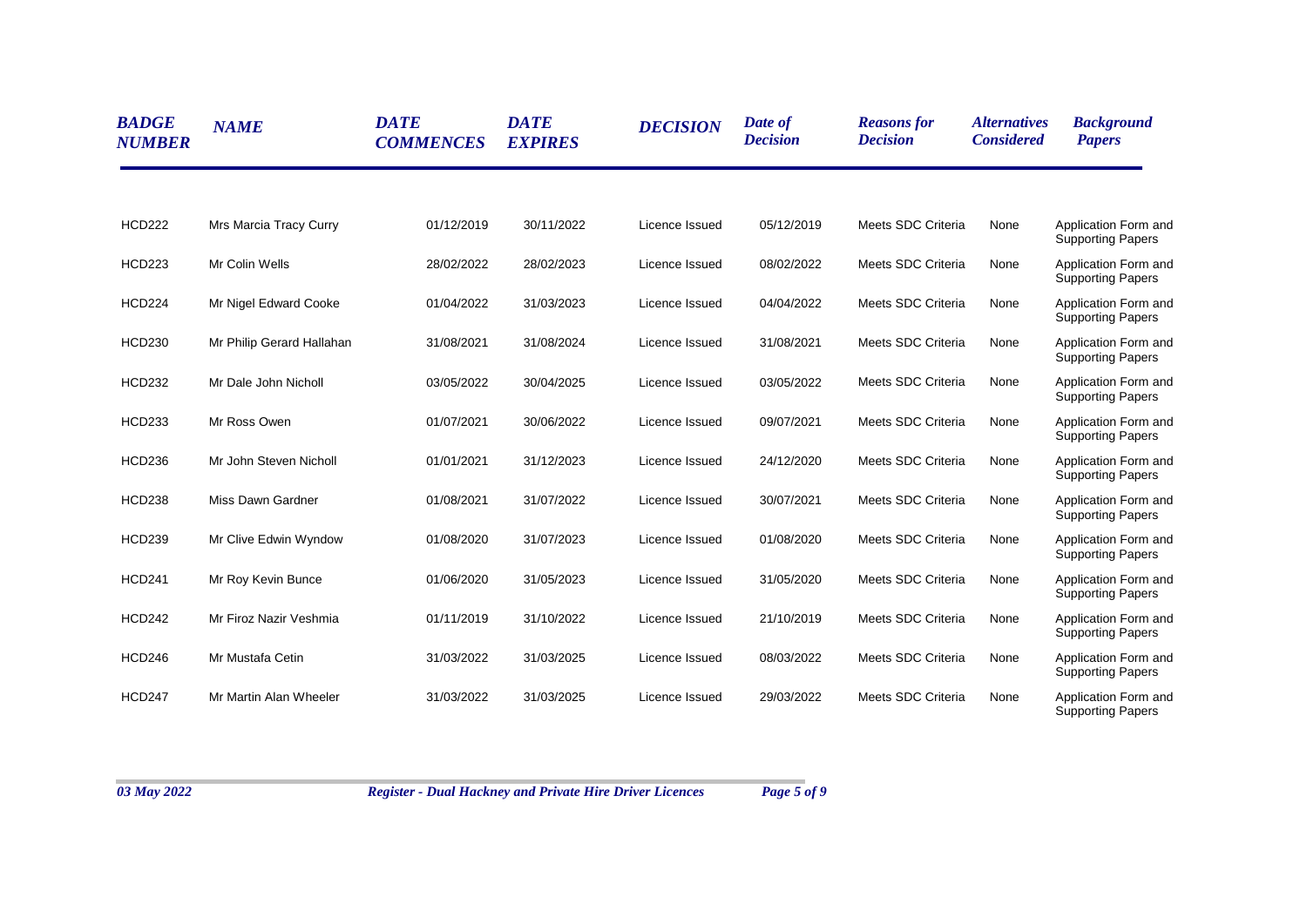| <b>BADGE</b><br><b>NUMBER</b> | <b>NAME</b>                   | <b>DATE</b><br><b>COMMENCES</b> | <b>DATE</b><br><b>EXPIRES</b> | <b>DECISION</b> | Date of<br><b>Decision</b> | <b>Reasons for</b><br><b>Decision</b> | <i><b>Alternatives</b></i><br><b>Considered</b> | <b>Background</b><br><b>Papers</b>               |
|-------------------------------|-------------------------------|---------------------------------|-------------------------------|-----------------|----------------------------|---------------------------------------|-------------------------------------------------|--------------------------------------------------|
| <b>HCD248</b>                 | Mr Craig May                  | 01/08/2019                      | 31/07/2022                    | Licence Issued  | 10/07/2019                 | Meets SDC Criteria                    | None                                            | Application Form and<br><b>Supporting Papers</b> |
| <b>HCD249</b>                 | Mr Clive Richard Wynn         | 01/11/2019                      | 31/10/2022                    | Licence Issued  | 21/10/2019                 | Meets SDC Criteria                    | None                                            | Application Form and<br><b>Supporting Papers</b> |
| <b>HCD250</b>                 | Mr Thomas Steven Michael Cole | 31/03/2022                      | 31/03/2023                    | Licence Issued  | 29/03/2022                 | Meets SDC Criteria                    | None                                            | Application Form and<br><b>Supporting Papers</b> |
| <b>HCD253</b>                 | Mr Mark Stephen Bridle        | 31/03/2022                      | 31/03/2023                    | Licence Issued  | 23/03/2022                 | Meets SDC Criteria                    | None                                            | Application Form and<br><b>Supporting Papers</b> |
| <b>HCD255</b>                 | Mr Salih Ozcan                | 01/11/2019                      | 31/10/2022                    | Licence Issued  | 06/12/2019                 | Meets SDC Criteria                    | None                                            | Application Form and<br><b>Supporting Papers</b> |
| <b>HCD257</b>                 | Mrs Rachael Mary Hallahan     | 01/09/2020                      | 31/08/2023                    | Licence Issued  | 26/08/2020                 | Meets SDC Criteria                    | None                                            | Application Form and<br><b>Supporting Papers</b> |
| <b>HCD265</b>                 | Miss Laura Marie Curry        | 01/11/2021                      | 31/10/2022                    | Licence Issued  | 19/10/2021                 | Meets SDC Criteria                    | None                                            | Application Form and<br><b>Supporting Papers</b> |
| <b>HCD266</b>                 | <b>Mr Prince Francis</b>      | 01/04/2021                      | 31/03/2024                    | Licence Issued  | 17/03/2021                 | Meets SDC Criteria                    | None                                            | Application Form and<br><b>Supporting Papers</b> |
| <b>HCD267</b>                 | Mr Vince Francis              | 01/09/2021                      | 31/08/2024                    | Licence Issued  | 16/08/2021                 | Meets SDC Criteria                    | None                                            | Application Form and<br><b>Supporting Papers</b> |
| <b>HCD268</b>                 | Miss Sarah Bendall            | 31/01/2022                      | 31/01/2025                    | Licence Issued  | 31/01/2022                 | Meets SDC Criteria                    | None                                            | Application Form and<br><b>Supporting Papers</b> |
| HCD27                         | Mr Mansoor Ahmad              | 01/08/2021                      | 31/07/2024                    | Licence Issued  | 26/07/2021                 | Meets SDC Criteria                    | None                                            | Application Form and<br><b>Supporting Papers</b> |
| <b>HCD270</b>                 | Mr Adrian Phillip Ledbury     | 30/11/2021                      | 30/11/2022                    | Licence Issued  | 29/11/2021                 | Meets SDC Criteria                    | None                                            | Application Form and<br><b>Supporting Papers</b> |
| <b>HCD272</b>                 | Mr Neil Kenneth Robins        | 27/09/2021                      | 30/09/2022                    | Licence Issued  | 27/09/2021                 | Meets SDC Criteria                    | None                                            | Application Form and<br><b>Supporting Papers</b> |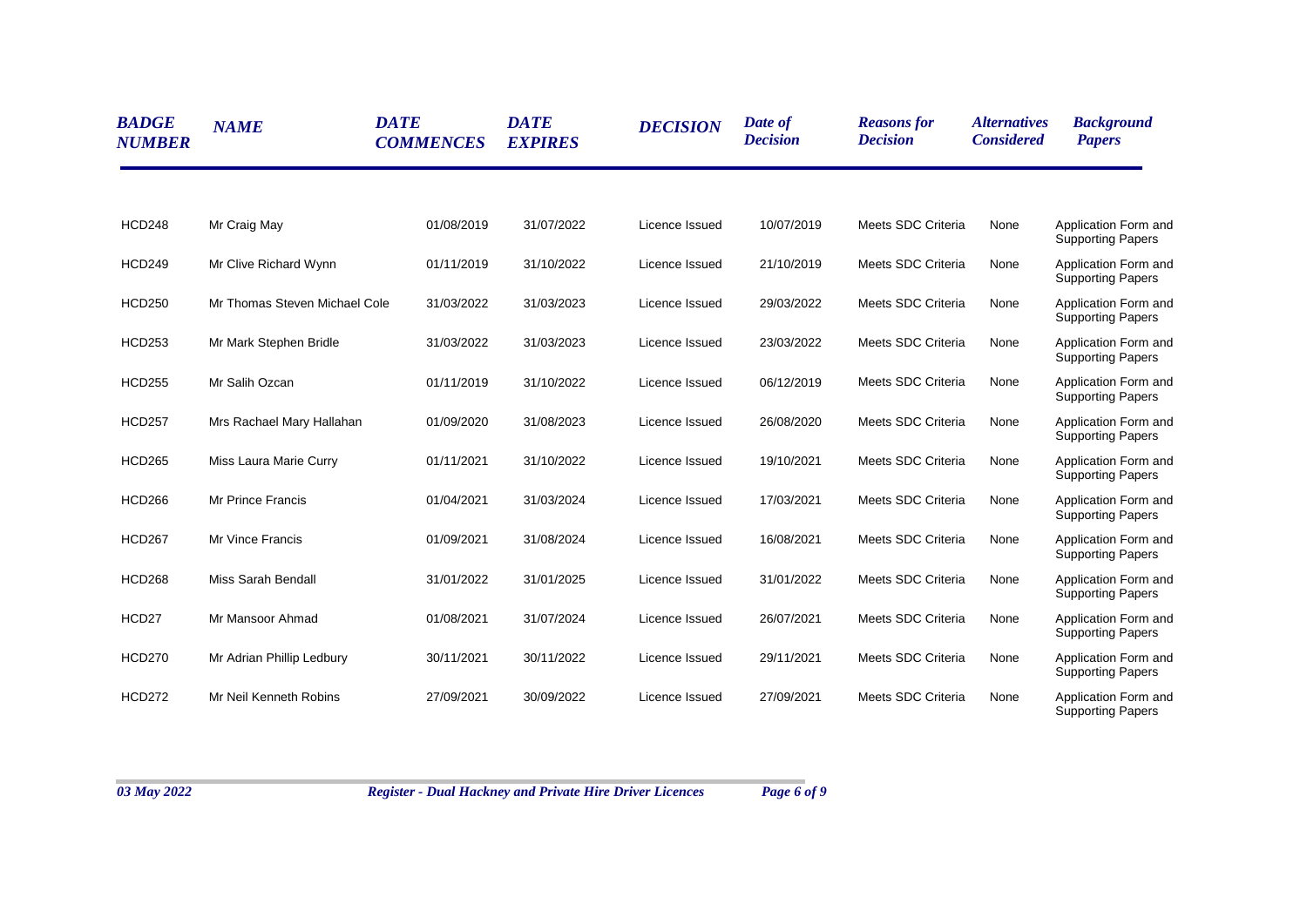| <b>BADGE</b><br><b>NUMBER</b> | <b>NAME</b>                 | <b>DATE</b><br><b>COMMENCES</b> | <b>DATE</b><br><b>EXPIRES</b> | <b>DECISION</b> | Date of<br><b>Decision</b> | <b>Reasons for</b><br><b>Decision</b> | <i><b>Alternatives</b></i><br><b>Considered</b> | <b>Background</b><br><b>Papers</b>               |
|-------------------------------|-----------------------------|---------------------------------|-------------------------------|-----------------|----------------------------|---------------------------------------|-------------------------------------------------|--------------------------------------------------|
| <b>HCD273</b>                 | Mr Oliver Martin Smith      | 01/04/2022                      | 31/03/2025                    | Licence Issued  | 25/03/2022                 | Meets SDC Criteria                    | None                                            | Application Form and<br><b>Supporting Papers</b> |
| <b>HCD274</b>                 | Mr Kyle John William Buckle | 01/11/2021                      | 31/10/2022                    | Licence Issued  | 26/10/2021                 | Meets SDC Criteria                    | None                                            | Application Form and<br><b>Supporting Papers</b> |
| <b>HCD275</b>                 | Mr Stephen John Monkman     | 09/11/2021                      | 31/10/2022                    | Licence Issued  | 09/11/2021                 | Meets SDC Criteria                    | None                                            | Application Form and<br><b>Supporting Papers</b> |
| <b>HCD276</b>                 | Mr Jijo Thomas              | 07/10/2021                      | 31/10/2022                    | Licence Issued  | 07/10/2021                 | Meets SDC Criteria                    | None                                            | Application Form and<br><b>Supporting Papers</b> |
| <b>HCD277</b>                 | Mr Simon Robin Cooper       | 05/11/2021                      | 31/12/2022                    | Licence Issued  | 05/11/2021                 | Meets SDC Criteria                    | None                                            | Application Form and<br><b>Supporting Papers</b> |
| HCD <sub>3</sub>              | Mrs Julie Anne Whiting      | 30/11/2021                      | 30/11/2024                    | Licence Issued  | 29/11/2021                 | Meets SDC Criteria                    | None                                            | Application Form and<br><b>Supporting Papers</b> |
| HCD37                         | Mr Simon Stroud             | 01/01/2021                      | 31/12/2023                    | Licence Issued  | 23/12/2020                 | Meets SDC Criteria                    | None                                            | Application Form and<br><b>Supporting Papers</b> |
| HCD39                         | Mr Stuart Woodward          | 12/04/2022                      | 31/03/2025                    | Licence Issued  | 12/04/2022                 | Meets SDC Criteria                    | None                                            | Application Form and<br><b>Supporting Papers</b> |
| HCD43                         | Mr Stephen Roger Marsden    | 01/10/2021                      | 30/09/2024                    | Licence Issued  | 29/09/2021                 | Meets SDC Criteria                    | None                                            | Application Form and<br><b>Supporting Papers</b> |
| HCD45                         | Mr Colin Raymond Bayley     | 01/09/2019                      | 31/08/2022                    | Licence Issued  | 02/09/2019                 | Meets SDC Criteria                    | None                                            | Application Form and<br><b>Supporting Papers</b> |
| HCD49                         | <b>Ms Alison Parrington</b> | 30/11/2021                      | 30/11/2022                    | Licence Issued  | 17/11/2021                 | Meets SDC Criteria                    | None                                            | Application Form and<br><b>Supporting Papers</b> |
| HCD55                         | Mr Arthur John Whiting      | 31/03/2022                      | 31/03/2023                    | Licence Issued  | 28/03/2022                 | Meets SDC Criteria                    | None                                            | Application Form and<br><b>Supporting Papers</b> |
| HCD57                         | Mrs Maureen Ruth Wright     | 01/05/2022                      | 30/04/2023                    | Licence Issued  | 29/04/2022                 | Meets SDC Criteria                    | None                                            | Application Form and<br><b>Supporting Papers</b> |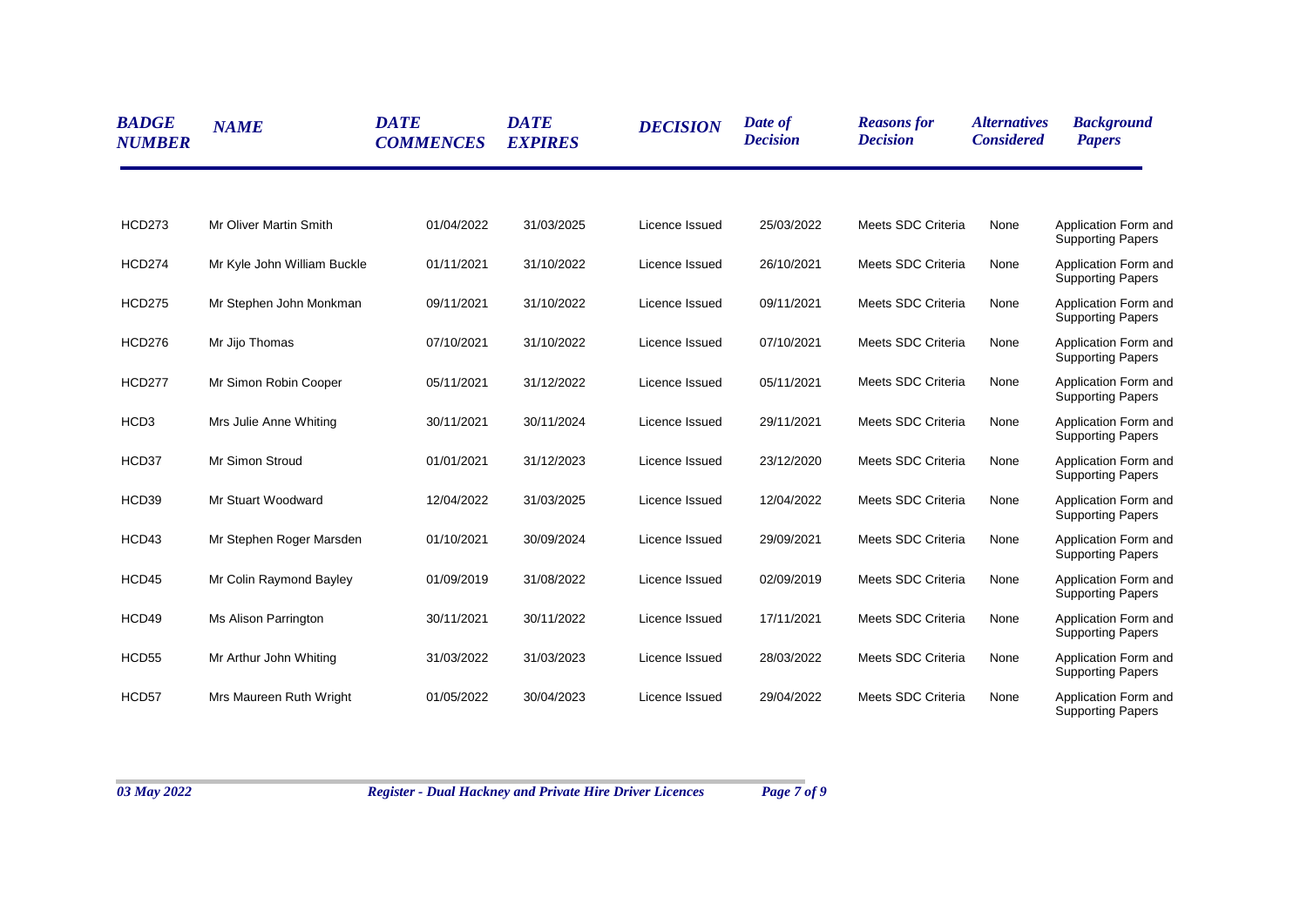| <b>BADGE</b><br><b>NUMBER</b> | <b>NAME</b>                 | <b>DATE</b><br><b>COMMENCES</b> | <b>DATE</b><br><b>EXPIRES</b> | <b>DECISION</b> | Date of<br><b>Decision</b> | <b>Reasons for</b><br><b>Decision</b> | <i><b>Alternatives</b></i><br><b>Considered</b> | <b>Background</b><br><b>Papers</b>               |
|-------------------------------|-----------------------------|---------------------------------|-------------------------------|-----------------|----------------------------|---------------------------------------|-------------------------------------------------|--------------------------------------------------|
| HCD58                         | Mr Martin Frederick Bennett | 01/03/2022                      | 28/02/2025                    | Licence Issued  | 01/03/2022                 | Meets SDC Criteria                    | None                                            | Application Form and<br><b>Supporting Papers</b> |
| HCD59                         | Mrs Michele Georgina Flight | 01/08/2021                      | 31/07/2024                    | Licence Issued  | 28/07/2021                 | Meets SDC Criteria                    | None                                            | Application Form and<br><b>Supporting Papers</b> |
| HCD60                         | Mr Andrew James Noonan      | 01/06/2021                      | 31/05/2022                    | Licence Issued  | 26/05/2021                 | Meets SDC Criteria                    | None                                            | Application Form and<br><b>Supporting Papers</b> |
| HCD63                         | Mr Martin John Vaughan      | 04/04/2022                      | 31/03/2023                    | Licence Issued  | 04/04/2022                 | Meets SDC Criteria                    | None                                            | Application Form and<br><b>Supporting Papers</b> |
| HCD67                         | Mr Adrian John Jenkins      | 01/03/2022                      | 28/02/2025                    | Licence Issued  | 03/03/2022                 | Meets SDC Criteria                    | None                                            | Application Form and<br><b>Supporting Papers</b> |
| HCD68                         | Mr Brian Anthony Wheeler    | 01/04/2022                      | 31/03/2023                    | Licence Issued  | 24/03/2022                 | Meets SDC Criteria                    | None                                            | Application Form and<br><b>Supporting Papers</b> |
| HCD69                         | Mr John Walter Simmonds     | 01/01/2021                      | 31/12/2023                    | Licence Issued  | 15/12/2020                 | Meets SDC Criteria                    | None                                            | Application Form and<br><b>Supporting Papers</b> |
| HCD70                         | Mr Alan Compton             | 01/06/2021                      | 31/05/2022                    | Licence Issued  | 05/05/2021                 | Meets SDC Criteria                    | None                                            | Application Form and<br><b>Supporting Papers</b> |
| HCD73                         | Mr Stephen Martyn Prosser   | 28/02/2022                      | 28/02/2023                    | Licence Issued  | 09/02/2022                 | Meets SDC Criteria                    | None                                            | Application Form and<br><b>Supporting Papers</b> |
| HCD74                         | Miss Suzett Jean Jenkins    | 01/03/2022                      | 28/02/2025                    | Licence Issued  | 03/03/2022                 | Meets SDC Criteria                    | None                                            | Application Form and<br><b>Supporting Papers</b> |
| HCD75                         | Mr Jonathan Lee David       | 01/08/2021                      | 31/07/2022                    | Licence Issued  | 29/07/2021                 | Meets SDC Criteria                    | None                                            | Application Form and<br><b>Supporting Papers</b> |
| HCD78                         | Mr Clive Lewis Smith        | 01/12/2021                      | 30/11/2022                    | Licence Issued  | 01/12/2021                 | Meets SDC Criteria                    | None                                            | Application Form and<br><b>Supporting Papers</b> |
| HCD79                         | Mr Frederick Humphries      | 01/09/2021                      | 31/08/2024                    | Licence Issued  | 11/08/2021                 | Meets SDC Criteria                    | None                                            | Application Form and<br><b>Supporting Papers</b> |